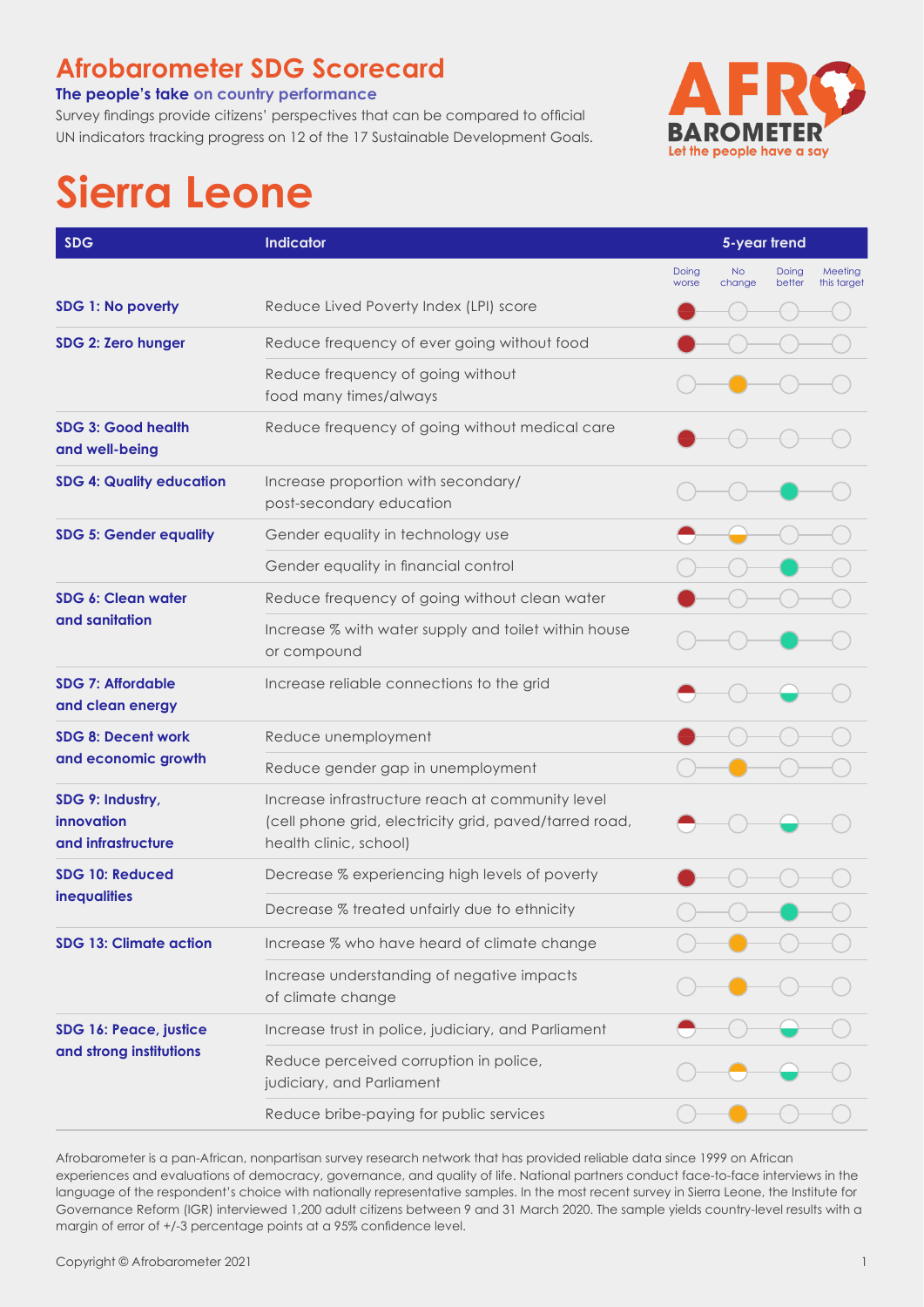#### **SDG 1: No poverty**

Moderate or high "lived poverty"



#### **SDG 2: Zero hunger**

Went without enough food



#### **SDG 3: Good health and well-being**

Went without medical care



### **SDG 5: Gender equality**



#### **SDG 4: Quality education**

Secondary/higher education, by gender



#### Digital connection, by gender Financial decision-making, by gender

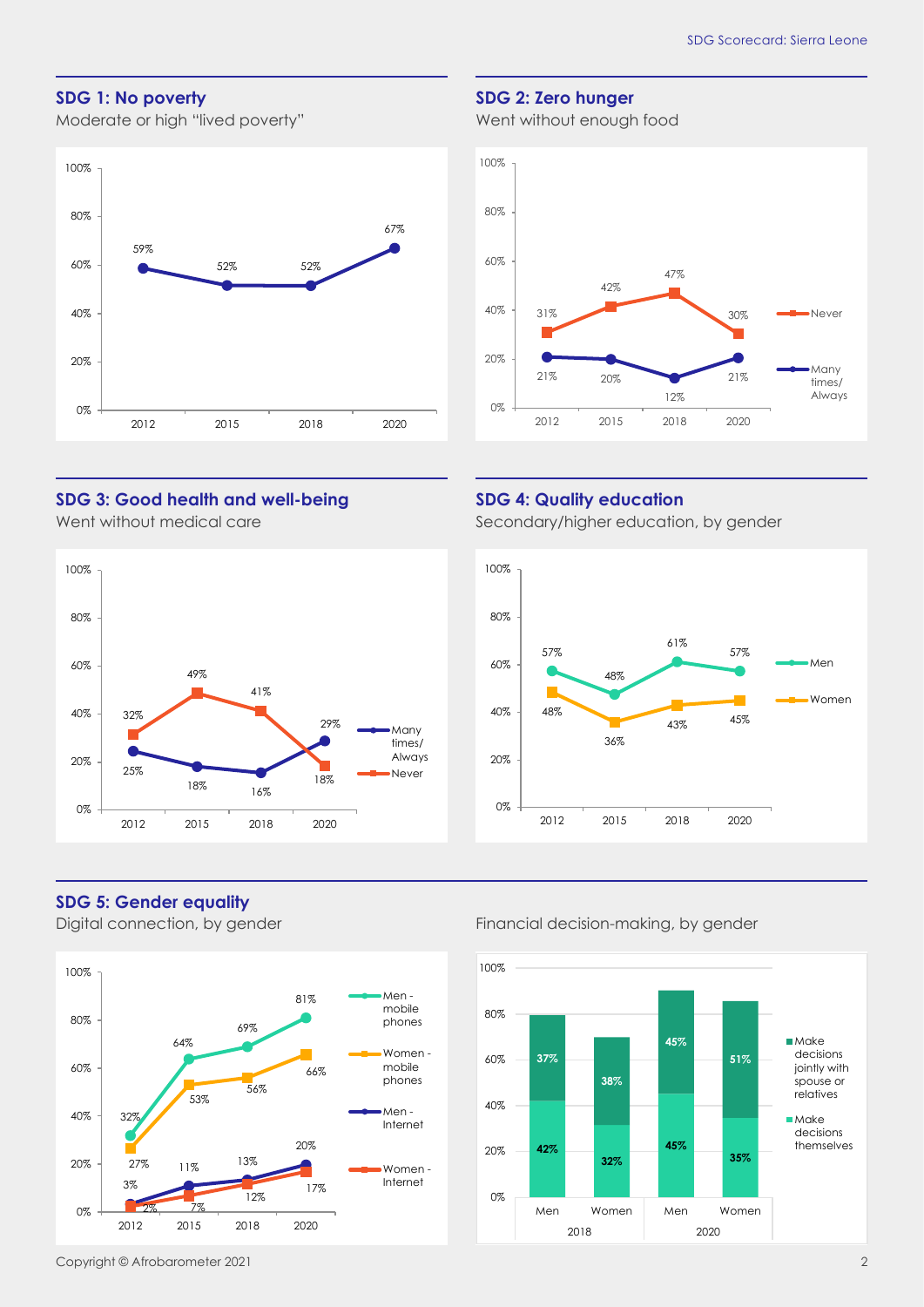#### **SDG 6: Clean water and sanitation**

Went without enough clean water **Location** cleater and toilet





#### **SDG 7: Affordable and clean energy** Household connection to the grid



#### **SDG 8: Decent work and economic growth** Unemployment, by gender



#### **SDG 9: Industry, innovation and infrastructure**

Infrastructure in enumeration area



Copyright © Afrobarometer 2021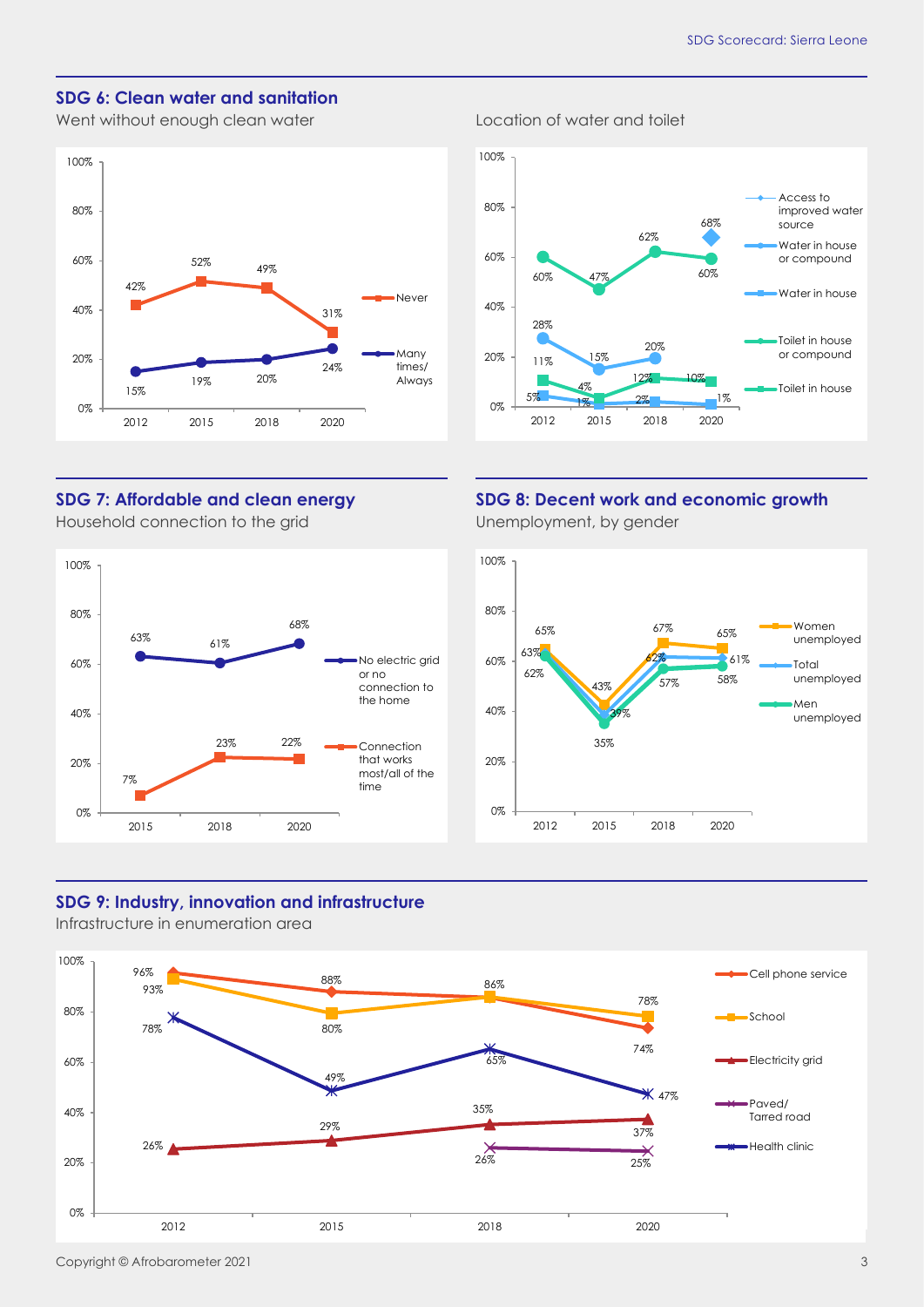#### **SDG 10: Reduced inequalities**

Economic inequality **Example 2018** Ethnic group treated unfairly by government





#### **SDG 13: Climate action**



#### Heard of climate change Impact of climate change on life



#### **SDG 16: Peace, justice and strong institutions**

Trust in key state institutions

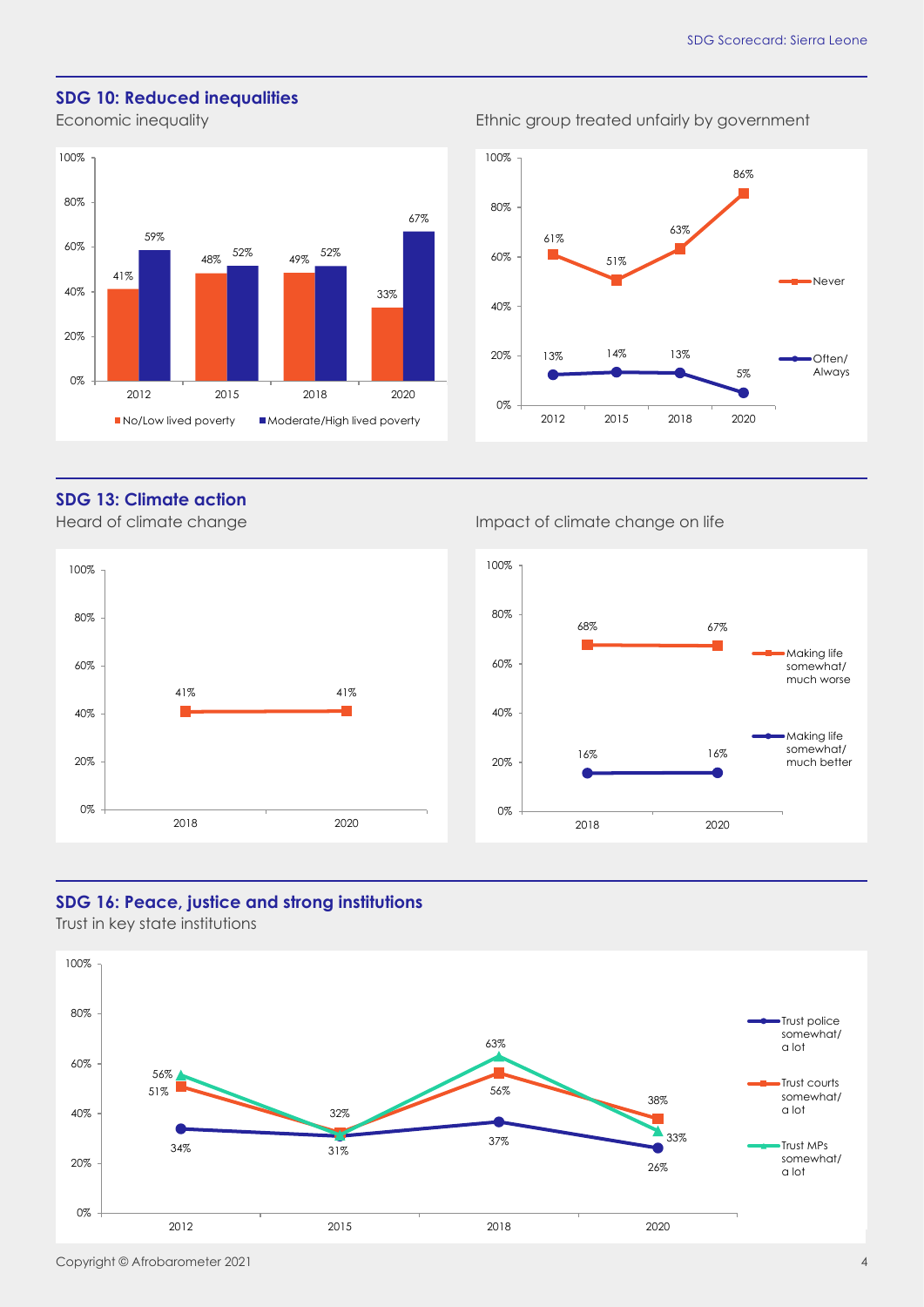#### **SDG 16: Peace, justice and strong institutions**

Perceived corruption in key state institutions



Paid bribe for public services (schools, health clinic, identity documents, police) within the past year



#### **Key to ratings on Page 1**

Colored circles ("stoplights") generally illustrate changes between the Afrobarometer Round 6 survey in 2015 and Round 8 survey in 2020 in Sierra Leone. For climate action (SDG 13) and bribes for public services (SDG 16), comparisons are between Round 7 (2018) and Round 8 (2020).

Performance worsened by >3 percentage points

- Change between -3 and +3 percentage points (not statistically significant)
- Performance improved by >3 percentage points
- Meeting this target
- Half-filled circles indicate that results are mixed when there is more than one indicator.

#### **Survey questions**

| Over the past year, how often, if ever, have you or anyone in your family     | For parts or all of SDGs 1, 2,<br>3, 6, and 10 |  |  |  |
|-------------------------------------------------------------------------------|------------------------------------------------|--|--|--|
| gone without:                                                                 |                                                |  |  |  |
| • Enough food to eat?                                                         |                                                |  |  |  |
| Enough clean water for home use?<br>$\bullet$                                 |                                                |  |  |  |
| Medicines or medical treatment?<br>$\bullet$                                  |                                                |  |  |  |
| Enough fuel to cook your food?<br>$\bullet$                                   |                                                |  |  |  |
| $\bullet$ A cash income?                                                      |                                                |  |  |  |
| What is your highest level of education?                                      | For SDG 4                                      |  |  |  |
| How often do you use: A mobile phone? The Internet?                           | For SDG 5                                      |  |  |  |
| What is the main way that decisions are made about how to use any money       | For SDG 5                                      |  |  |  |
| that you have or earn, for example from a job, a business, selling things, or |                                                |  |  |  |
| other activities?                                                             |                                                |  |  |  |